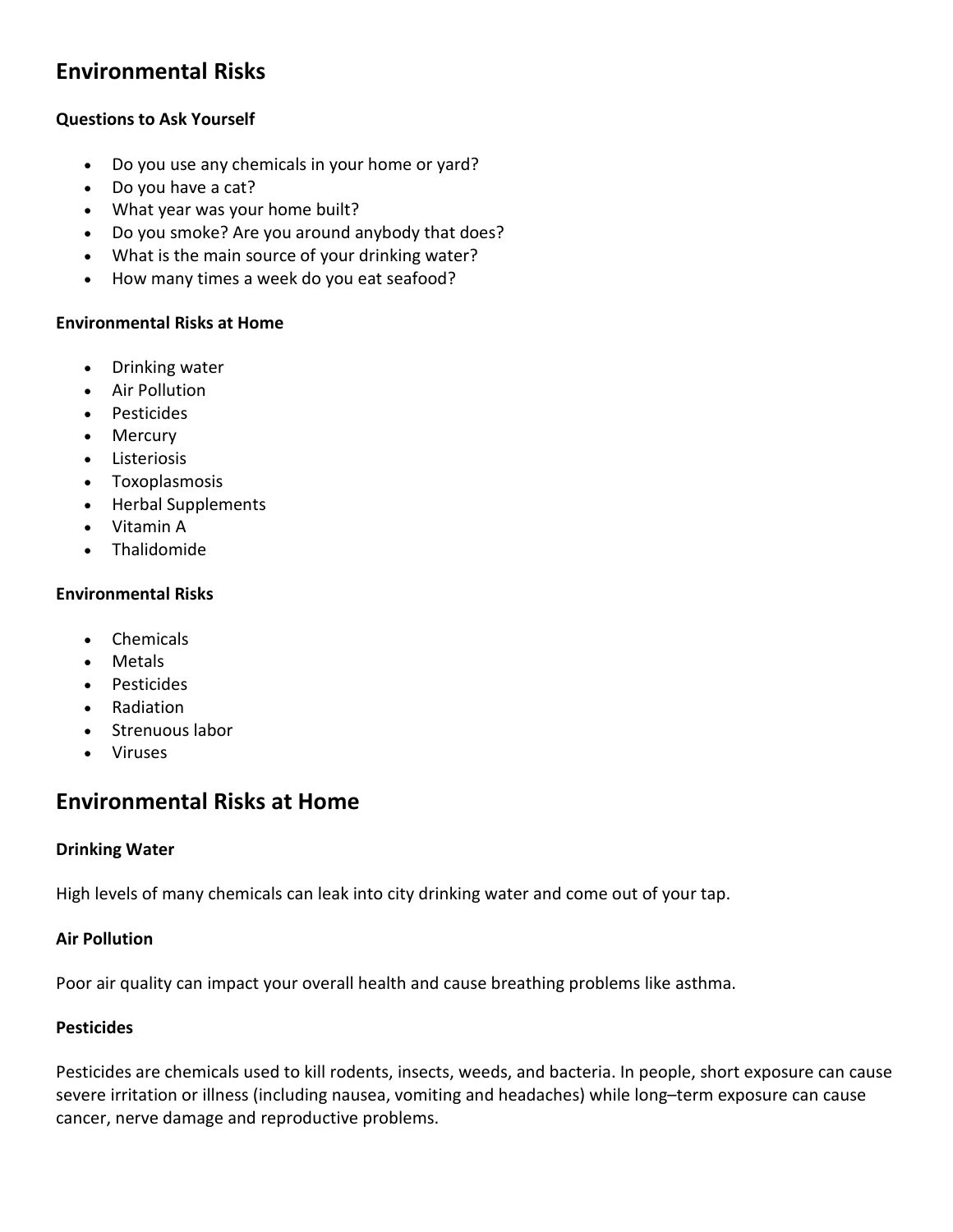#### **Mercury**

Mercury is a metal found in nature that becomes methyl mercury in water. When this happens, it becomes concentrated in some fish and can be toxic if a person eats that fish. You should not eat more than 12 ounces of fish or shellfish in a week.

#### **Listeriosis**

Food poisoning that is caused by eating contaminated meats, vegetables, processed foods and unpasteurized milk products. Symptoms include fever, muscle aches, nausea or diarrhea.

#### **Toxoplasmosis**

A parasitic infection caused by consuming infected meat, drinking infected water or cleaning an infected cat's litter box. This is particularly dangerous if you have a weakened immune system.

#### **Herbal Supplements**

Herbal supplements are dangerous because the FDA does not regulate their content, making the effects unknown.

#### **Vitamin A**

Healthy forms of Vitamin A are found in vegetables, consuming other forms can be dangerous.

#### **Thalidomide**

A drug used to treat AIDS, lupus and rheumatoid arthritis that can be extremely harmful to a baby. If you take Thalidomide, you must use reliable forms of birth control.

# **Here are some ways to prevent exposure to some environmental risks that might be affecting your home.**

- Watch local news reports on Air Quality Index and about water safety.
- If you have a well, have it checked for pollutants

#### **Pesticides**

#### **Avoid Using them by:**

- Cleaning up spills and crumbs right away, so that pests have no food source
- Keeping your food and your pet's food in sealed containers
- Eating at table instead of walking around with food
- Washing dirty dishes and draining the dishwater after every meal
- Keeping a lid on your trashcan and emptying it often

#### **Limit exposure by:**

- Storing pesticides away from food areas
- Washing hands after handling pesticides